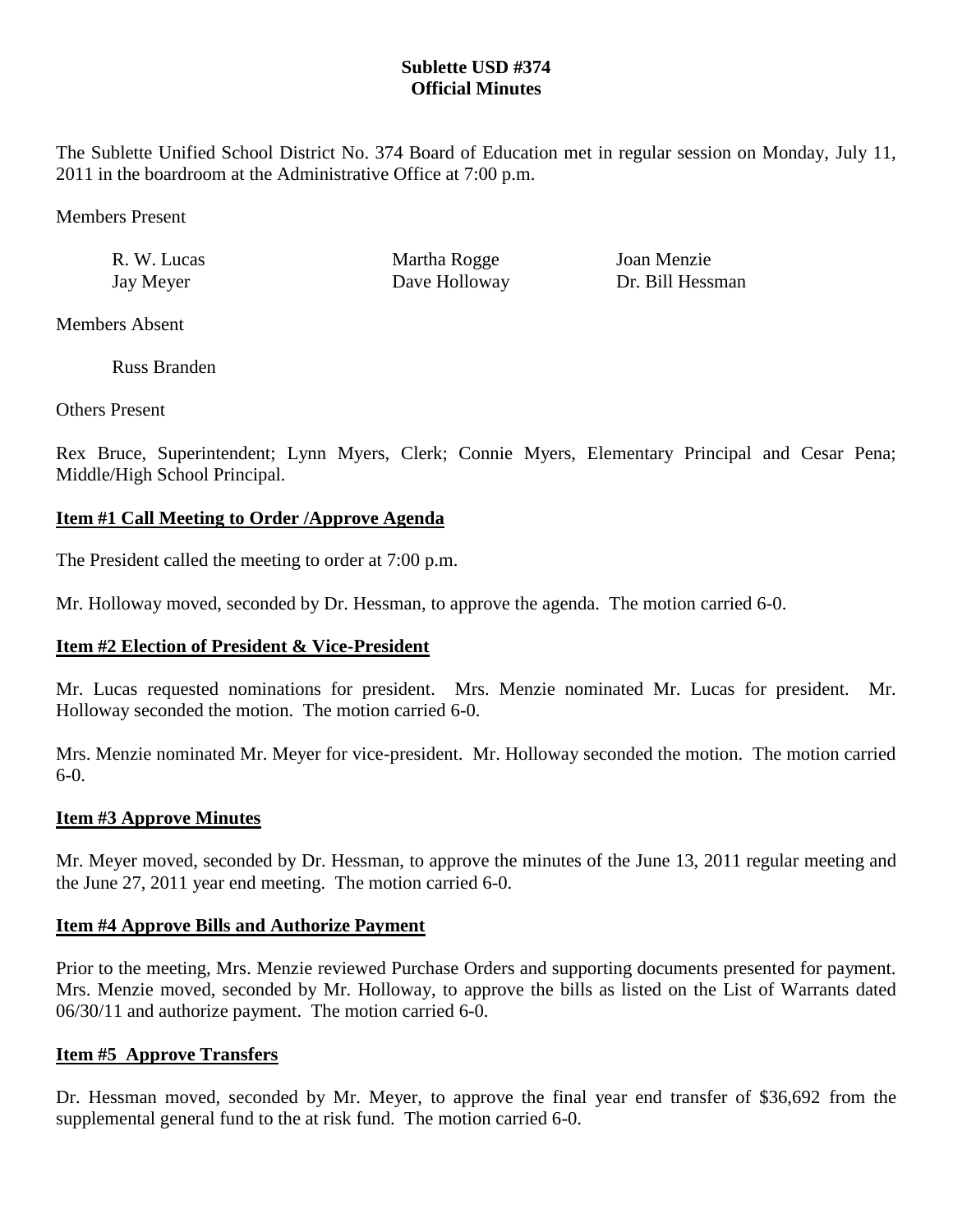Board Minutes Page 2 July 11, 2011

## **Item #6 Approve the Consent Agenda**

Mrs. Rogge moved, seconded by Mr. Holloway to approve the consent agenda. The motion carried 6-0.

## **PUBLIC FORUM**

There was no public forum.

### **Item #7 Reports**

Curriculum

The Curriculum Committee and SACS do not meet in the summer.

### Principals

Mrs. Myers gave the elementary school report.

Mr. Pena gave the middle school/high school report.

### SWPRSC/HPEC

Mr. Meyer reported on the SWPRSC Board meeting. Mr. Lucas reported on the HPEC meeting.

Superintendent:

Mr. Bruce discussed the wind generator and plans for the beginning of school.

## **Item #8 Executive Session – Non-elected Personnel**

Mrs. Menzie moved, seconded by Dr. Hessman, to go into executive session to discuss non-elected personnel, in order protect the privacy interest of an identifiable individual(s), to include Mr. Bruce in executive session, and to reconvene to open session in the boardroom at 7:45 p.m. The motion carried 6-0.

The Board reconvened to open session at 7:45 p.m.

#### **Item #9 Contract Approval**

There were no contracts to approve

#### **Item #10 Consider Food Service Agreement**

#### **Item #11 Breakfast/Lunch Prices**

Mr. Meyer moved, seconded by Mrs. Menzie, to approve the food service agreement and raise lunch prices five cents. The motion carried 6-0.